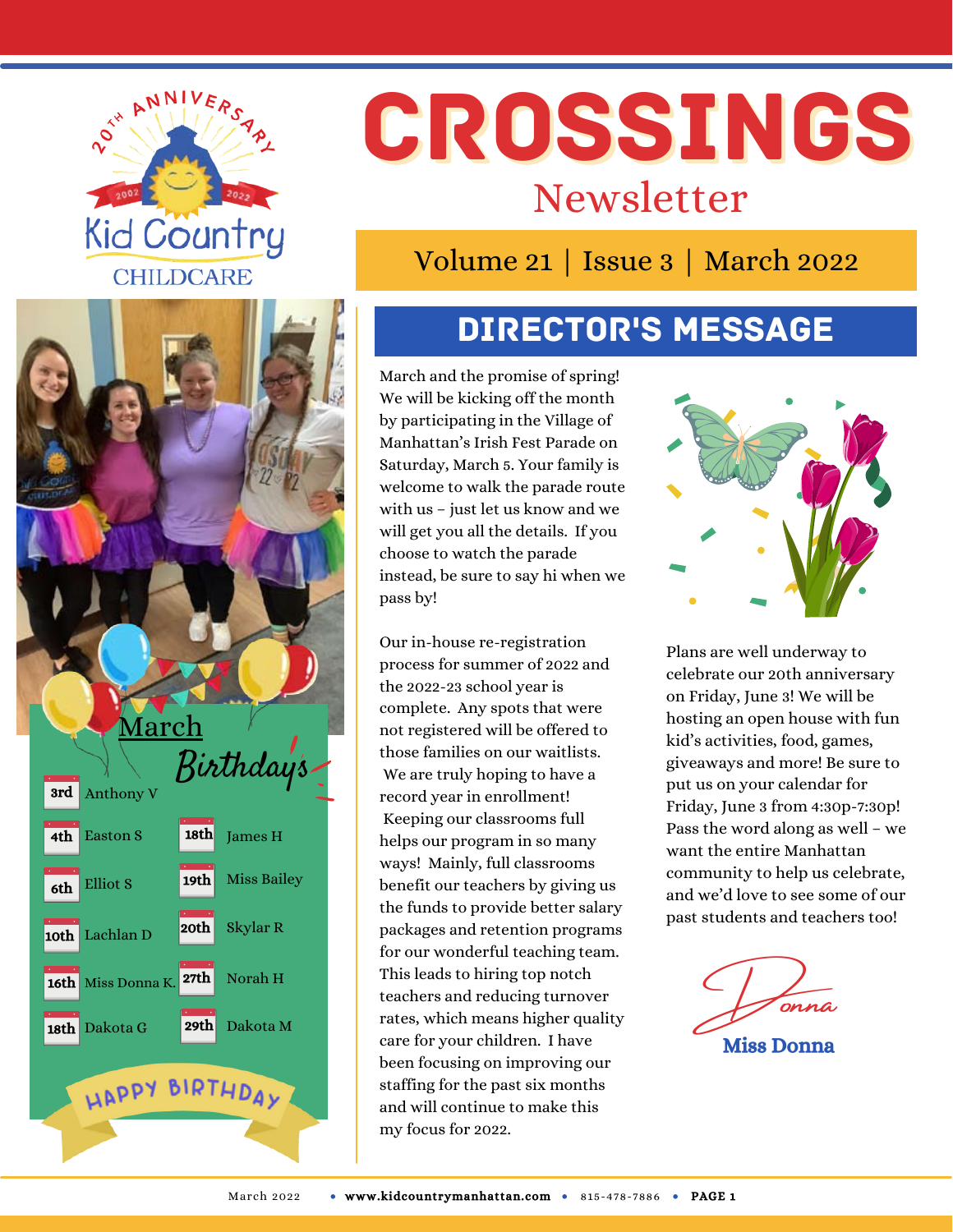

# **YELLOW DUCKS**

February was a colorful month in the Yellow Ducks room as we focused on learning all sorts of colors! To kick off the start of this color-filled month, the Ducks focused their art projects on red for Valentine's Day! The Yellow Ducks created Love Bugs for our hallway bulletin board using red paint with assistance from the teachers.

After the children explored all things red, we continued learning about the other colors of the rainbow. The Yellow Ducks teachers introduced new colors each week through books, toys and messy play. Messy play consisted of exploring colors through paint, jello or food coloring dyed foods such as cooked pasta and cool whip. The use of sensory materials creates hands-on, self-directed and self-centered play, as well as encourages discovery and development.

In addition to learning the colors of the rainbow, the Yellow Ducks accomplished many milestones developing their gross motor skills. By developing these skills, the Ducks grow and gain independence and support them to explore the world. The Younger Ducks practiced their gross motor skills through tummy time. The next group of Ducks (3-7 months) also practiced tummy time but were more focused on acquiring skills to roll over from back to front and front to back. In addition to rolling over, this group of Ducks also practiced the skill of sitting up. Lastly, the older Ducks (7+ months) worked on improving and experimenting different ways of moving. The teachers encouraged scooting, crawling and taking steps by placing toys just out of reach of the children.

To finish off the month, the Yellow Ducks teachers started to focus the art activities and classroom decorations around our spring unit. We are looking forward to some warmer weather soon and the arrival of spring!

#### Miss Karen, Miss Amy, and Miss Gina

#### Purple Parrots

The month of February was all about love and lovebugs for the Purple Parrots classroom. This month flew by, but it was still filled with many activities for our toddlers. The Purple Parrots created tons of artworks such as ladybugs, paper plate lovebugs, marble painted hearts, dotter hearts, and much more!

Introducing art to our toddlers is vital as it introduces them to many learning opportunities such as sensory play, color recognition, fine motor skills, and enhancing vocabulary. The Purple Parrots had fun getting all messy in our red cool whip sensory play! What better way to enjoy sensory play than be able to eat it as well! During this activity, the toddlers explored with one another as they used their five senses to play in the cool whip. With the month of February comes Valentine's Day! The Purple Parrots had a blast at their party! The Purple Parrots enjoyed a sweet treat of cookies and yogurt, marble painted hearts, made slime, and danced to some music! Our Valentine's Day party was nothing short of sweet!

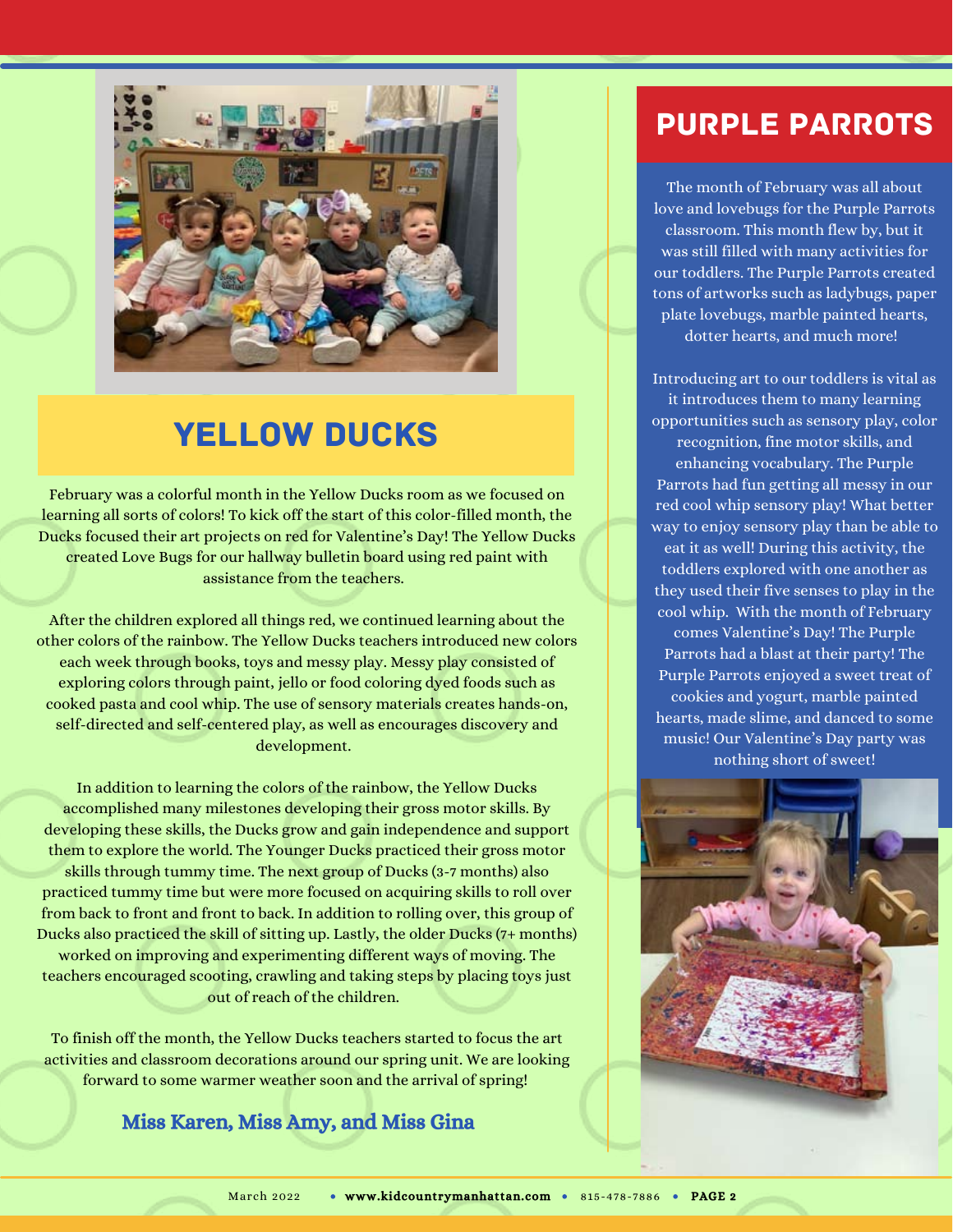#### Purple Parrots continued...

The Purple Parrots were excited to take home treats brought by their classmates! Thank You to all our parents who donated to make this sweet party happen for our toddlers!

As the month of March comes along, we are hoping for warmer weather to enjoy some more outside time! Please make sure you have a coat, hat, and gloves here for your child to stay warm outside! March will be full of GREEN and rainbows for the Purple Parrots!

#### Ms. Kathy, Ms. Emily S., and Ms. Emily K.



#### Red Robins

The Red Robins had an exciting February! This month the Robins focused on building their friendships, the importance of taking turns, and how to appropriately communicate our feelings to our classmates! These skills were encouraged by exploring a variety of "stations" set up in the classroom with one another. The stations included gross motor steppingstones, Play-Doh, an area to experience bubbles, the art table, and exploring materials in the sensory bin. The Robins were encouraged to explore their areas for a designated amount of time, and then they would switch to a new station. Stations not only promote patience and taking turns, but it also allows the children to engage in an activity they might not have known they would find interesting! Stations also assist the children in completing one task before moving onto another. These stations promoted gross and fine motor skills, hand eye coordination, and the children were very curious about what different stations would be offered throughout the month.



The Robins also celebrated love and friendship this month with our Valentine's Day party! They enjoyed Valentine's themed freeze dancing, decorating cards with stickers, and enjoyed sharing a special treat! We have also enjoyed going outside whenever the weather allows. We cannot wait for warmer weather to play outside and all things spring! Sincerely,

Ms. Kelly, Ms. Jessica, Ms. Rhi and Ms. Grace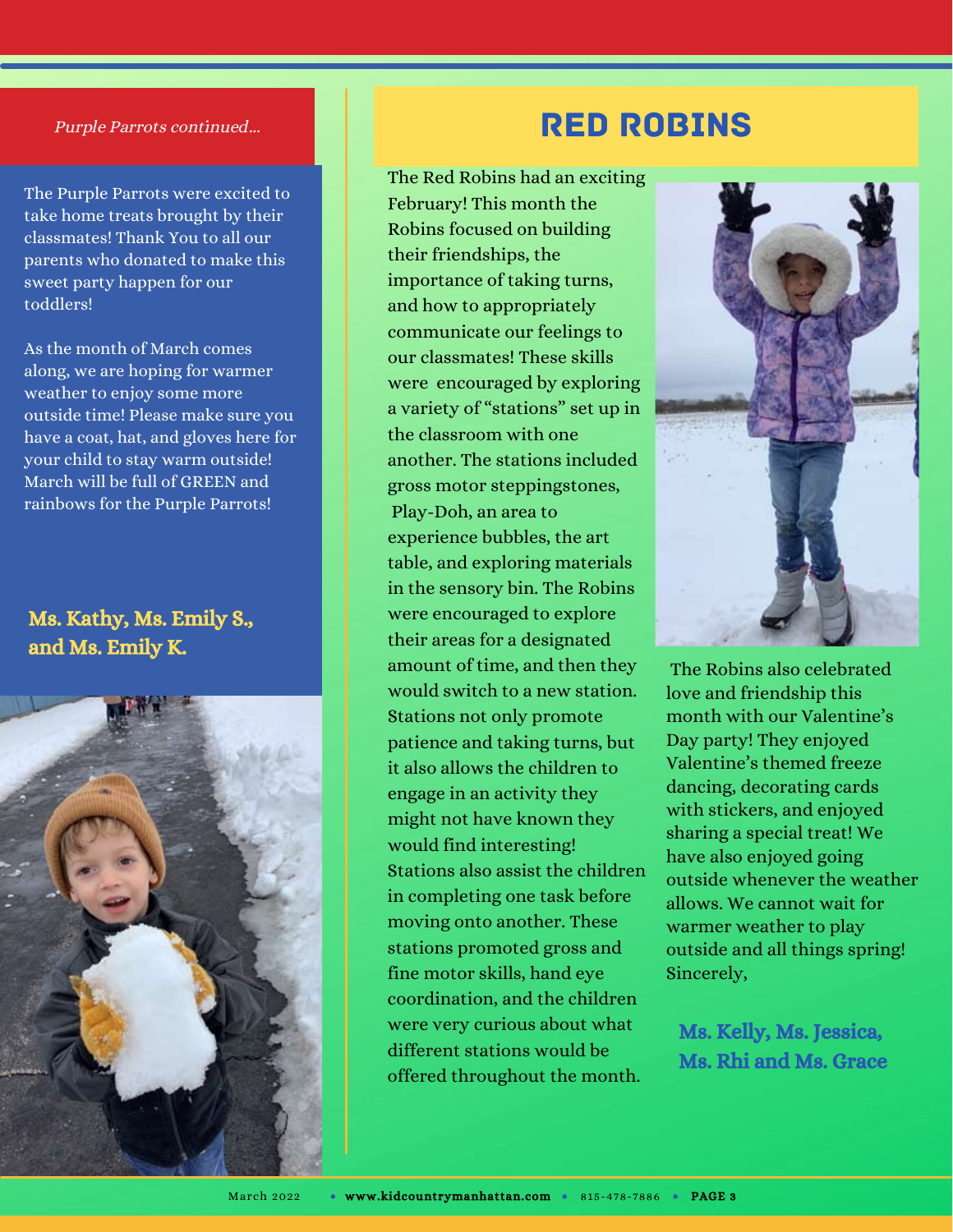#### Green Frogs

For the month of February, the Green Frogs wrapped up their study of the Arctic by becoming scientists for the day! The Frogs cognitive skills were put into practice as they conducted a final experiment where they used table salt, rock salt, and a spray bottle filled with warm water to free the animals that were trapped inside a big ice block. The Green Frogs were excited to identify what kind of animals came out from inside the block as the ice melted away! With the ice melting away, the Frogs moved into the fun festivities that Valentine's Day brings!

In preparation for our big holiday party, the Green Frogs created Name LoveBugs, to help identify the letters of their name and to fine tune their fine-motor skills, as they wrote their letters. We continued practicing our letter recognition as we found letter hearts around the room and fed them to our Valentine's Monster. The Green Frogs celebrated Valentine's Day by having a bubble party! The teachers placed bubble wrap on the floor for us to dance and pop. The Green Frogs stomped their feet and waved their arms to pop the bubbles on the floor and in the air.



As we have been stuck indoors, the Green Frogs spent the following week exercising their muscles. We discussed the muscles in our legs and arms, and how they help us move. We pushed our legs to the limit, as we perfectly executed squats, lunges, and leg lifts. To exercise our arm muscles, we each grabbed dumbbells (wooden blocks) for our arm curls and chest pulls. We are hopeful to be able to go outside to continue exercising our muscles. Our remodel is moving forward, we appreciate your patience as we update the building. We are excited to see the finished product.

Ms. Fran, Ms. Valeria and Ms. Kelsey

#### Orange Owls

This month, we revolved our studies around learning about the various oceans in the world and everything in between. The Owls had a blast creating and learning in depth facts about several ocean animals which included jellyfish, turtles, numerous fish species, sharks, whales, and so many more. We even discussed unique animals such as anglerfish, brain coral, and blobfish! The Owls dove down deep into learning the ocean's names, what is special about each ocean, and what animals live in each ocean. We spent several days reading educational books, creating games, and learning new facts.

Towards the end of the month, we wrapped up ocean, talked about everything that we learned or found interesting, and finalized our study. The last week of February, we really focused in on exercising our fine motor muscles (small muscles in the hands). The Owls learned all about fine motor muscles on how we can work on strengthening them. We used scissors to cut on dotted lines, learned how to hole punch, played with tough playdough, and squeezed each other's hands. Next month, we are going to start out by introducing a new subject to the classroom: Transportation! The Owls are thrilled to begin learning new things and what makes the world move!

Ms. Bailey and Ms. Krista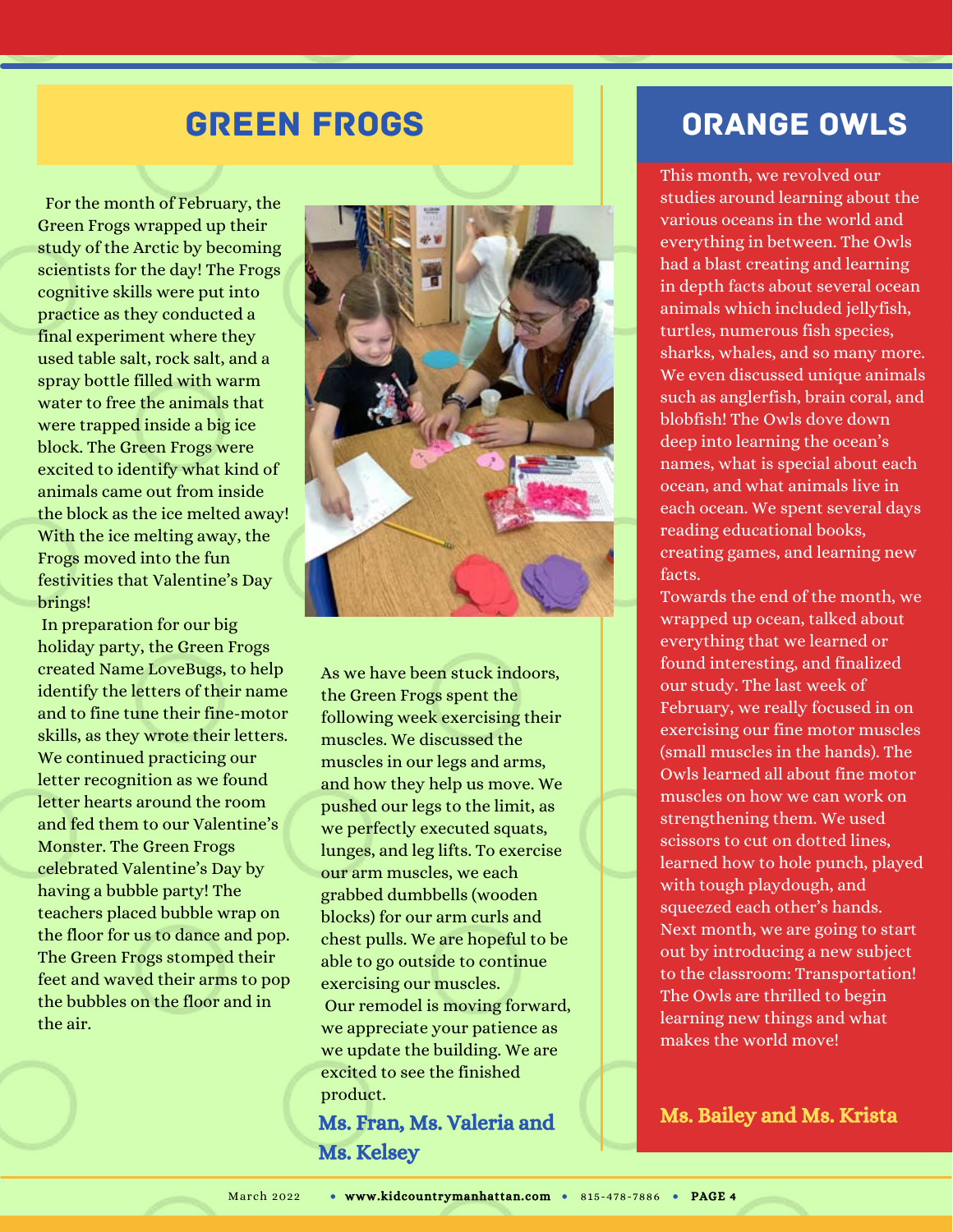



### Blue Gills

This month the Blue Gills children spent time learning a little about oral hygiene. We talked about foods that are healthy for our teeth and ones that cause us to have cavities and other mouth issues. We worked on our counting skills by counting the 32 teeth on our resin model, sixteen on top and sixteen on bottom. For art, we enjoyed using dental tools to paint with. We painted shiny teeth with toothbrushes and used dental floss to create some process art. During Circle time we read some books about becoming a dentist. After each story we read, we incorporated a discussion group of questions to promote higher level thinking and reading comprehension skills. Our favorite books were predictable rhyming books. The children were able to figure out and help read the stories because of the way the text was written.

We also had a great time in the beginning of the month as we made predictions on if

Puxitawney Phil would see his shadow or not. We were all rooting for an early spring, but this year Phil disappointed us! You wouldn't be able to tell with the warmer weather we are experiencing, but that is what transpired.

Valentine's Day brought out the love and friendship in the Gills room more than usual. We made a circle of friends, traced hearts, passed out Valentine's to our friends, and took time to tell a friend what makes them special at circle time. The best part of the whole month was our trips to Tinley Bowl. Being able to work our large muscles after being stuck inside all winter was a treat! We had a lot of fun working on our balance and upper torso muscles as we rolled our way to strikes, splits, and spares! As our month came to an end, we started a new study of Zoo Animals. The children will learn all about the different animal species and their native habitats. We are so very excited about all we are learning right now!

Ms. Rhonda and Ms. Wendy